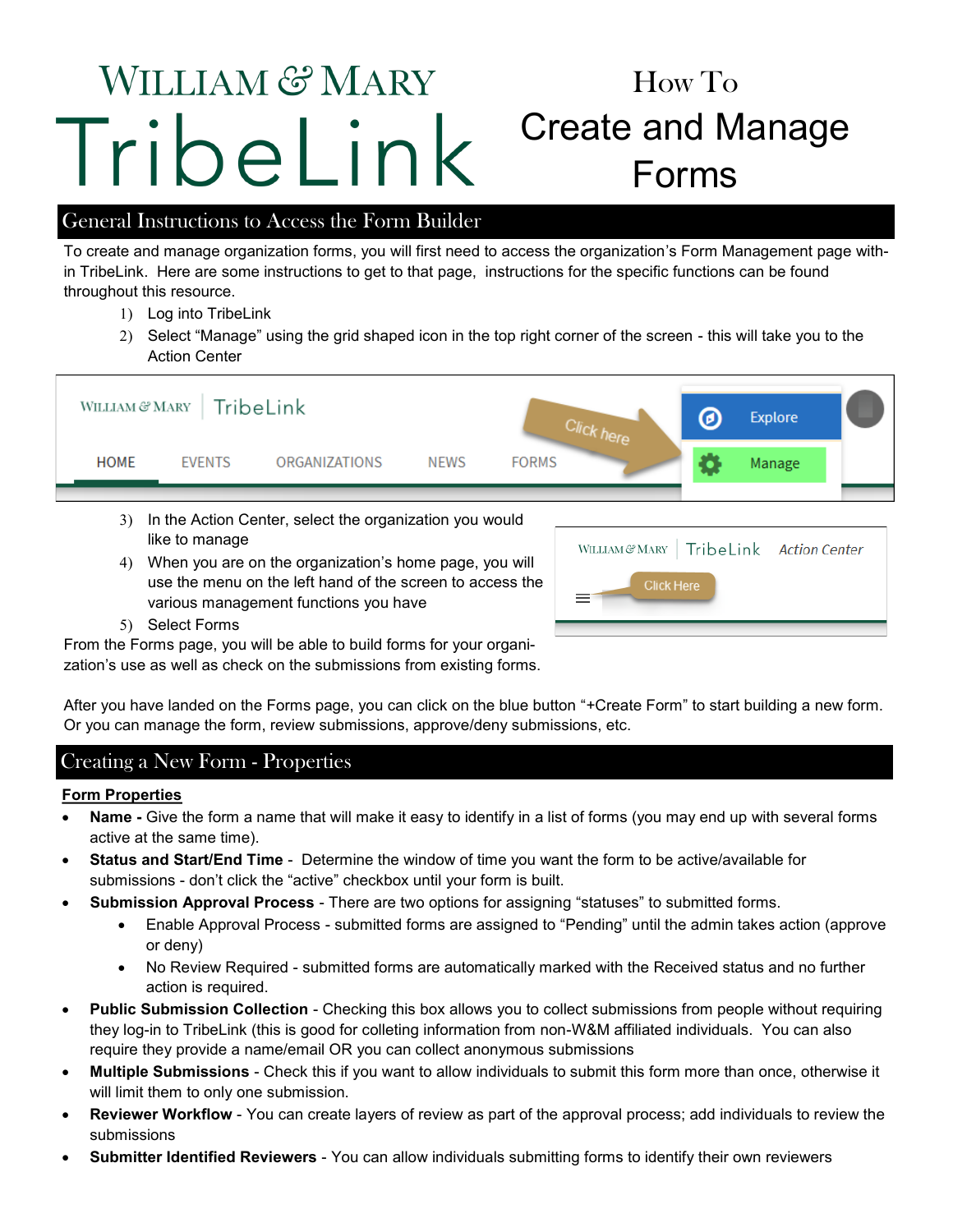**Other form properties**- You can restrict the form to only members of the organization, or to specific members. If you don't want to restrict it to only members/leaders of the organization, don't select any boxes of the "restriction check boxes". You can also manage who can review the form submissions and whether are notified with each submission. Only those with the appropriate management levels will be able to review and/or manage submissions.

## Creating a New Form - Questions

#### *Question Types:*

There are eight options for you to choose from when adding questions:

- Check Box List respondents can select several choices from a list; you can set minimum and maximum number of choices that respondents can/must select
- Radio Button List respondents will only be able to select one option from a list
- Text Field respondents will be able to provide a text response; you can determine how large the text field is
- Drop Down List respondents will only be able to select one option from a drop-down list
- Instructions this is how you can provide some instructions/descriptive text without asking for a response
- Single Check Box respondents will need to check this box in order to continue; it is a required field when selected
- Ranking respondents will be able to prioritize multiple answers; you can determine the maximum number of items respondents can rank
- File Upload respondents can upload a file, like a document, resume, responses, photo, etc.

After you've identified the question type that is most appropriate to use, you'll establish the question "properties:" the question itself, response options, whether the question is required or not, and maximum/minimum responses (if applicable).

#### *Answer Text Options:*

After you've established the question properties, and created the question, you will have the opportunity to edit the answers to include additional information like:

- Text Area this creates additional space for users to write-in an answer
- Additional Text includes an information icon, when clicked additional text/information about the answer choice is displayed in a pop-up
- Tool Tip similar to the "additional text" information is available, however you will not need to click an icon, simply hover over the answer text
- You can an image in either the "text" of the answer or in the "additional text." The photo must be hosted somewhere and have an image URL, we recommend hosting those photos in your organization's photo gallery in TribeLink.

#### *What are Pages?*

Pages are an easy way to break up your form into more consumable chunks AND if you need it, you can use pages to build in conditional logic or skip logic. This is when you have some questions that are only relevant/applicable if a respondent answered yes to a question, but not if they answered no for example. By clicking on "page properties", you can name the various pages and decide if you want to show the "back button" or not.

# Creating a New Form - Adding Form Logic/Conditional Formatting

From the second page onward, you can add conditional or skip logic to a form. This allows the submitter to see only the questions that are relevant to them, based on their responses.

- Select the page for which you want to set conditions and click "Page Properties," and click on the "Conditions" tab in the window.
- Click "+add a condition" and select a question that exists in the form on a previous page. Select an answer choice and then complete the logic statement. When adding conditions, you select the question/answer combination that leads one to the current page.
- Multiple conditions can be set, and there is a choice to require all conditions or only one by connecting the conditions with either AND (for all conditions) or OR (for at least one of possible conditions).
- Note: you can't apply conditions to the first page of a form, since there are no previous pages/questions. \*\*\*For more detailed information on adding conditions/logic to your form, please visit the Engage Help Center.\*\*\*